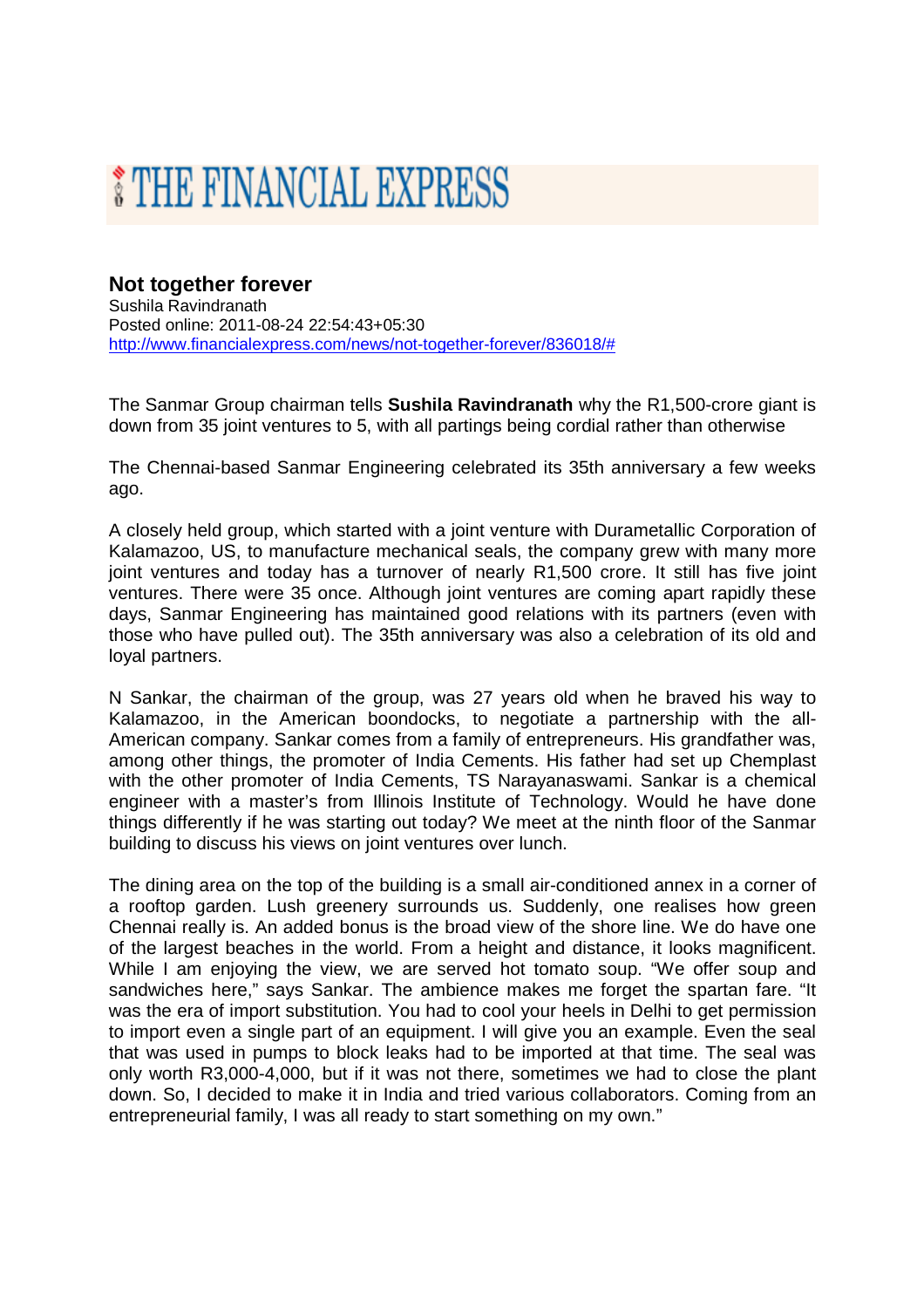Sankar zeroed in on Durametallic, a small family-owned company based in Kalamazoo. "Even to people in the US, Kalamazoo was fairly remote, and, in fact, we used to hear the joke, 'yes, there really is a Kalamazoo', quite often." Durametallic at that time was primarily a US company with some operations in Europe and Mexico. To convince them to come to India to participate in a joint venture—with a minority shareholding at that was tough. "I was to meet the chairman/major shareholder of the company, a venerable gentleman of over 75 years. On that day Sheikh Mujibur

Rahman was assassinated in Bangladesh. The CEO who was taking me to him was quite convinced that the chairman would turn down going halfway round the world near such trouble spots." In spite of such an ominous sign, Sankar managed to sign the joint venture.

The company is known today as Flowserve Sanmar. Many changes have taken place on both sides since the first agreement was signed. In 1995, Durametallic was taken over by Durco, and a couple of years later, Durco itself was merged with BWIP of California to form Flowserve Corporation. A variety of sandwiches arrive to please different tastes. We make our choice and Sankar tells me how the other joint ventures came about. A couple of years after Durametallic India was set up, the management realised that it had a unique sales organisation which could handle much more of a throughput. The same engineer could probably sell many other products. A market survey was done by the engineers, which threw up demand for products for the process industry like rupture discs, control valves, pressure relief valves and many others.

For each of these products, Sankar went to the world's top producers and sought their partnership for India. "We used the same formula—joint ventures, not licensing, maximum manufacture and added value in India, gradual but open access to technology. Several doors did shut in our face, but over the years, we signed up with a number of excellent partners and started manufacturing a combination of products serving our markets." Most of these products are clear leaders in their own fields. Since they are owned internationally by different corporations, many of whom compete with each other, their being offered together by one organisation is what is unique. Only towards the end of the 1980s was it decided to formalise the collective identity of all the businesses, and Sanmar Engineering came into being.

One thing common about all Chennai organisations is that good piping-hot filter coffee is always served after lunch. Waiting for my coffee to cool, I ask Sankar whether he continues to believe in joint ventures. Although there are still reasons for joint ventures to be set up, joint ventures of the Sanmar Engineering model are no longer relevant when imports have become easy and foreign companies can set up their own ventures. "Till the early 1990s, foreign companies did not have the confidence to enter

India on their own. All that has now changed." Some of Sanmar Engineering's joint ventures have ended for different reasons. Compared to the 1970s, India is no longer an unknown frontier. Most multinationals have established large operations here and